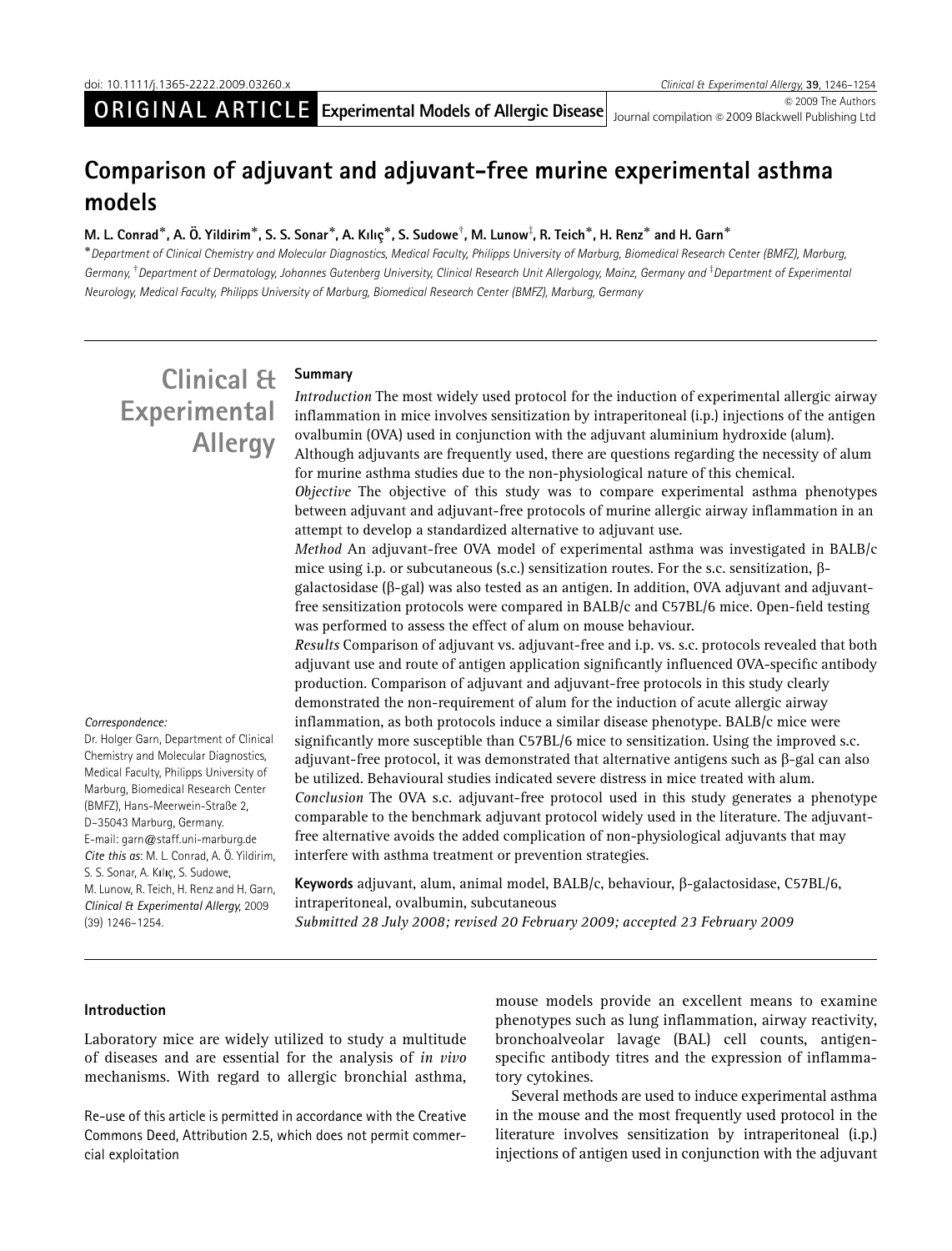aluminium hydroxide (alum) [1]. Although alum is routinely used as an adjuvant, there are several questions regarding the necessity of its use. Alum induces mast cellindependent allergic inflammation; therefore, investigations involving mast cells require an adjuvant-free protocol [2]. In addition to this, as alum is a non-physiological substance with a very recently elucidated mechanism [3–9], it is still unknown as to how this adjuvant may interact with preventative therapeutic agents. Studies examining asthma prevention or treatment strategies would benefit from the use of an adjuvant-free protocol.

In addition to the non-physiological nature of alum, this adjuvant is not required for the generation of an acute allergic inflammatory response using the antigen ovalbumin (OVA) [10]. The literature describes several adjuvant-free protocols for experimental asthma induction including aerosol sensitization via the intranasal (i.n.) [11], intratracheal [12] or exposure chamber routes [13], adjuvant-free parenteral sensitization [14–16] and adoptive transfer of allergen-pulsed T cells [17]. All these protocols generate phenotypes typical of acute allergic inflammation with varying levels of severity; however, exposure to OVA via the aerodigestive route in most cases produces only very weak or no sensitization [13, 18], and usually leads to the induction of mucosal tolerance [19–22]. Parenteral (i.p. or s.c.) adjuvant-free injections of antigen consistently result in strong sensitization, although numerous sensitizations or lengthy challenge times are required. In order to generate an adjuvant-free protocol that can be compared against typical adjuvant protocols, we chose to simplify a parenteral adjuvant-free model by creating a protocol with fewer sensitizations and shorter challenge times.

With the recent resurgence of interest in murine experimental asthma models and the action of adjuvants, it is timely to include adjuvant-free alternatives in the discussion. The objective of this study is to optimize adjuvant-free sensitization with regard to a fully developed phenotype of allergic airway inflammation and clinical features of experimental asthma. To illustrate the effectiveness of the adjuvant-free protocol, comparison of the phenotypes generated by adjuvant and adjuvant-free protocols will be performed in BALB/c and C57BL/6 mice.

#### Materials and methods

#### Animals

Female BALB/c and C57BL/6 mice aged 6–8 weeks were obtained from Harlan Winkelmann (Borchen, Germany) and housed four animals per cage in a 12/12 h light/dark cycle with food and water available *ad libitum*. All experimental procedures were approved by the local animal ethics committee and met German and international guidelines. At least eight animals were used per group.

#### Experimental design

Investigations concerning the effect of adjuvant and route of sensitization were all performed using Protocol 1 (see Fig. 1). The i.p. adjuvant protocol, Protocol 1A, consisted of i.p. injections of  $10 \mu$ g OVA (grade VI) emulsified in 1.5 mg alum (Pierce, Rockford, IL, USA) in 200  $\mu$ L phosphate-buffered saline (PBS) on days 0, 7 and 14, followed by 20 min 1% OVA (grade V) aerosol treatments on days 26, 27 and 28. The adjuvant-free protocols, Fig. 1 – Protocol 1B and 1C, consisted of i.p. or s.c. injections of 10 mg OVA (grade VI; Sigma, Steinheim, Germany) in  $200 \mu L$  PBS or sham injections of PBS on days 0, 7 and 14. The sensitization phase was followed by 20 min 1% OVA (grade V; Sigma) or sham PBS aerosol treatments on days 26, 27 and 28. s.c. injection was performed at the scruff of the neck and was verified by the observation of a fluid bubble forming under the skin during injection. I.p. injection was performed in the lower right quadrant of the abdomen.

Alternatively, mice were sensitized s.c. with 10  $\mu$ g  $\beta$ galactosidase ( $\beta$ -gal) (Sigma) in 200 µL PBS or sham injections of PBS only and i.n. challenged on days 26, 27 and 28 with 50  $\mu$ g  $\beta$ -gal in 50  $\mu$ L PBS or sham PBS only (Fig. 1 – Protocol 1D). I.n. challenge was chosen with  $\beta$ gal due to the limited availability of this recombinant antigen in contrast to OVA.

Finally, comparisons of the experimental asthma phenotype generated by adjuvant and adjuvant-free protocols in BALB/c and C57BL/6 mice were performed using the s.c. adjuvant-free and i.p. adjuvant methods, Fig. 1 – Protocol 1C and 2A, respectively. Protocol 2A consisted of i.p. injections of 10  $\mu$ g OVA (grade VI) emulsified in 1.5 mg alum (Pierce) in 200 µL PBS on days 0, 14 and 21, followed by 20 min 1% OVA (grade V) or sham PBS aerosol treatments on days 26, 27 and 28.

Protocol 1

| 14<br>29 30<br>26 27 28 | Sensitization |  | Challenge | Lung function<br>and analysis |  |
|-------------------------|---------------|--|-----------|-------------------------------|--|
|                         |               |  |           |                               |  |

Protocol 2

| Sensitization |    |    | Challenge | Lung function<br>and analysis |
|---------------|----|----|-----------|-------------------------------|
|               | 14 | 21 | 26 27 28  | 29 30                         |

| Sensitization<br>Challenge<br>Protocol                                |              |                             |  |  |  |  |
|-----------------------------------------------------------------------|--------------|-----------------------------|--|--|--|--|
| 1% aerosol OVA, 20 minutes<br>10 µg IP OVA + alum<br>1A - IP adjuvant |              |                             |  |  |  |  |
| 1B - IP adjuvant-free                                                 | 10 µg IP OVA | 1% aerosol OVA, 20 minutes  |  |  |  |  |
| 1% aerosol OVA, 20 minutes<br>1C - SC adjuvant-free<br>10 µg SC OVA   |              |                             |  |  |  |  |
| 1D - β-gal adjuvant-free  10 µg SC β-gal                              |              | 50 μg IN β-gal in 50 μl PBS |  |  |  |  |
| 10 µg IP OVA + alum 1% aerosol OVA, 20 minutes<br>2A - IP adjuvant    |              |                             |  |  |  |  |
| = intraperitoneal<br>$SC = subcutaneous$<br>$IN = intranasal$<br>IΡ   |              |                             |  |  |  |  |

Fig. 1. Sensitization and challenge protocols used for murine experimental asthma induction.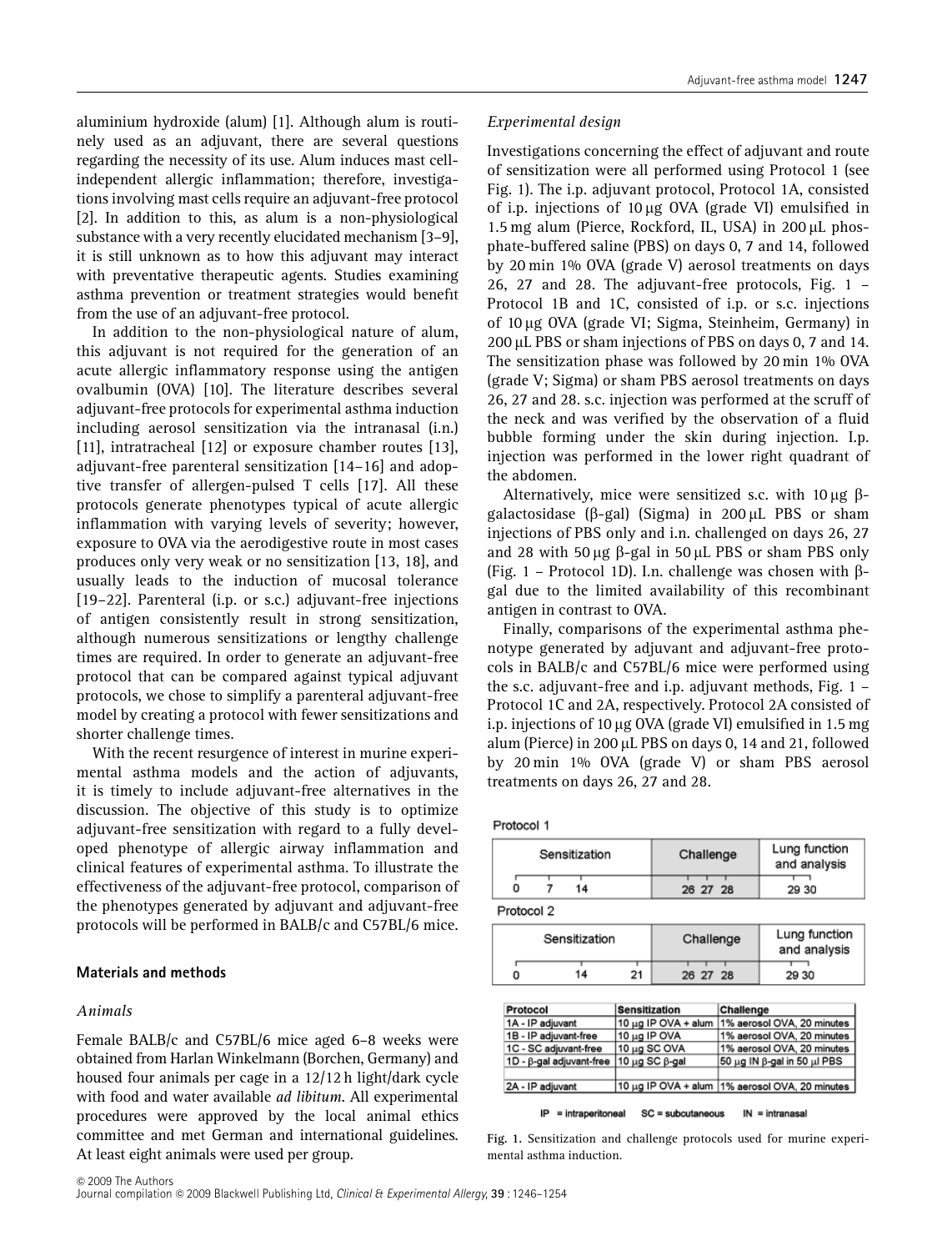Airway reactivity. Lung function analysis was performed using non-invasive head-out body plethysmography 24 h after the last aerosol challenge. The mid-expiratory airflow (EF50) of bronchial responsiveness to  $\beta$ -methacholine was measured as described previously [23].

Antibody titres. Forty-eight hours after the last aerosol challenge, mice were terminally anaesthetized with ketamine plus rompun and blood samples were taken from the axillary vessels. The levels of OVA-specific IgE and IgG1 were measured by an enzyme-linked immunosorbent assay (ELISA) (BD Bioscience, San Diego, CA, USA) in the serum as described previously [13].

Bronchoalveolar lavage. BAL was performed 48 h after the last challenge using 1 mL PBS containing  $1 \times$  protease inhibitor cocktail (Roche, Mannheim, Germany) as described in Neuhaus-Steinmetz et al. [24]. An automated Casy TT cell counter (Schaerfe Systems, Reutlingen, Germany) was used to determine the total leukocyte cell counts. Cells were centrifuged and the cell-free supernatant was stored at  $-20$  °C until cytokines were measured by ELISA. For differential cell counts, cytospin preparations were fixed and then stained with Diff-Quick (Merz & Dade AG, Dudingen, Switzerland). Macrophages, lymphocytes, eosinophils and neutrophils were identified by standard morphologic criteria and 300 cells counted per cytospin.

Measurement of cytokines. Cell-free supernatants from BAL fluids were analysed for IL-5, IL-10, IL-13, TNF- $\alpha$ and IFN- $\gamma$  content by sandwich ELISA as described previously in Herz et al. [25]. The detection limit of each ELISA was 10 pg/mL.

#### Histology of the airways

Directly after BAL, lungs were fixed with 10% formalin via the trachea, removed and stored in 10% formalin. Lung tissues were embedded into paraffin and  $3 \mu m$  sections were stained with haematoxylin and eosin (HE) or periodic acid Schiff (PAS).

#### Behavioural studies

To determine the effect of alum on mouse behaviour, BALB/c mice were tested using an open-field test [26]. Animals were either left untreated or injected with a sham (PBS) or an adjuvant (alum+PBS). After treatment, animals were allowed a 15-min, a 2- or 4-h rest period, and then subjected to open-field testing for 15 min. The open field consisted of a  $41\times41\times40$  cm black acrylic box monitored by an automated activity system (TruScan<sup>TM</sup>, Photobeam Sensor-E63-22, Coulbourn Instruments, Whitehall, PA, USA). Measures of average velocity (cm/s) and rearing behaviour (number of rears) were taken. Video analysis of the data was conducted with the Bioserve Viewer II Software video tracking system, with infrared beams to measure the rearing activity ([http://www.biob](http://www.biobserve.com)[serve.com\).](http://www.biobserve.com)

#### Statistical analysis

Graphing and statistical analysis of normally distributed data was performed using Prism 5 (Graph Pad Software, San Diego, CA, USA). Data are expressed as mean $\pm$ SEM and are analysed for significance using Student's T-test (in the case of a two group comparison), one-way ANOVA with Tukey's Multiple Comparison Test (for multiple group comparison) or two-way ANOVA for comparison of multiple groups with two influencing factors (protocol vs. strain).

#### Results

#### Allergic sensitization in mice – differences due to adjuvant use and site of sensitization

Using Protocols 1A and 1B (Fig. 1), an initial experiment was conducted with BALB/c mice and the antigen OVA to determine the contribution of adjuvant to allergic sensitization. Mice sensitized i.p. with the adjuvant alum expressed significantly higher levels of OVA-specific IgG1 in the serum than mice sensitized i.p. adjuvant-free. No differences were observed in the OVA-specific IgE titres; Table 1.

Looking further into the OVA adjuvant-free model, we also tested whether varying the site of sensitization induced changes in allergic sensitization; the differences between i.p. and s.c. routes of delivery were examined using Protocol 1B and 1C (Fig. 1). Comparison of adjuvant-free i.p. and s.c. sensitization routes revealed that s.c. sensitization resulted in significantly higher OVA-specific IgE antibody production (see Table 1). Owing to the importance of IgE antibodies in allergy, Protocol 1C (the s.c. adjuvant-free protocol) was chosen for use in future experiments.

### Comparison of subcutaneous OVA adjuvant-free and intraperitoneal OVA adjuvant protocols using BALB/c and C57BL/6 mice

The second part of the study focused specifically on comparison of the phenotype generated by OVA adjuvant and adjuvant-free protocols. Since it was previously determined that the s.c. adjuvant-free model is most effective with Protocol 1 and the i.p. adjuvant model is most effective with Protocol 2 (Fig. 1) (data not shown), the most effective protocols were subsequently compared with each other. Additionally, since BALB/c and C57BL/6 mice represent the two most frequently used mouse strains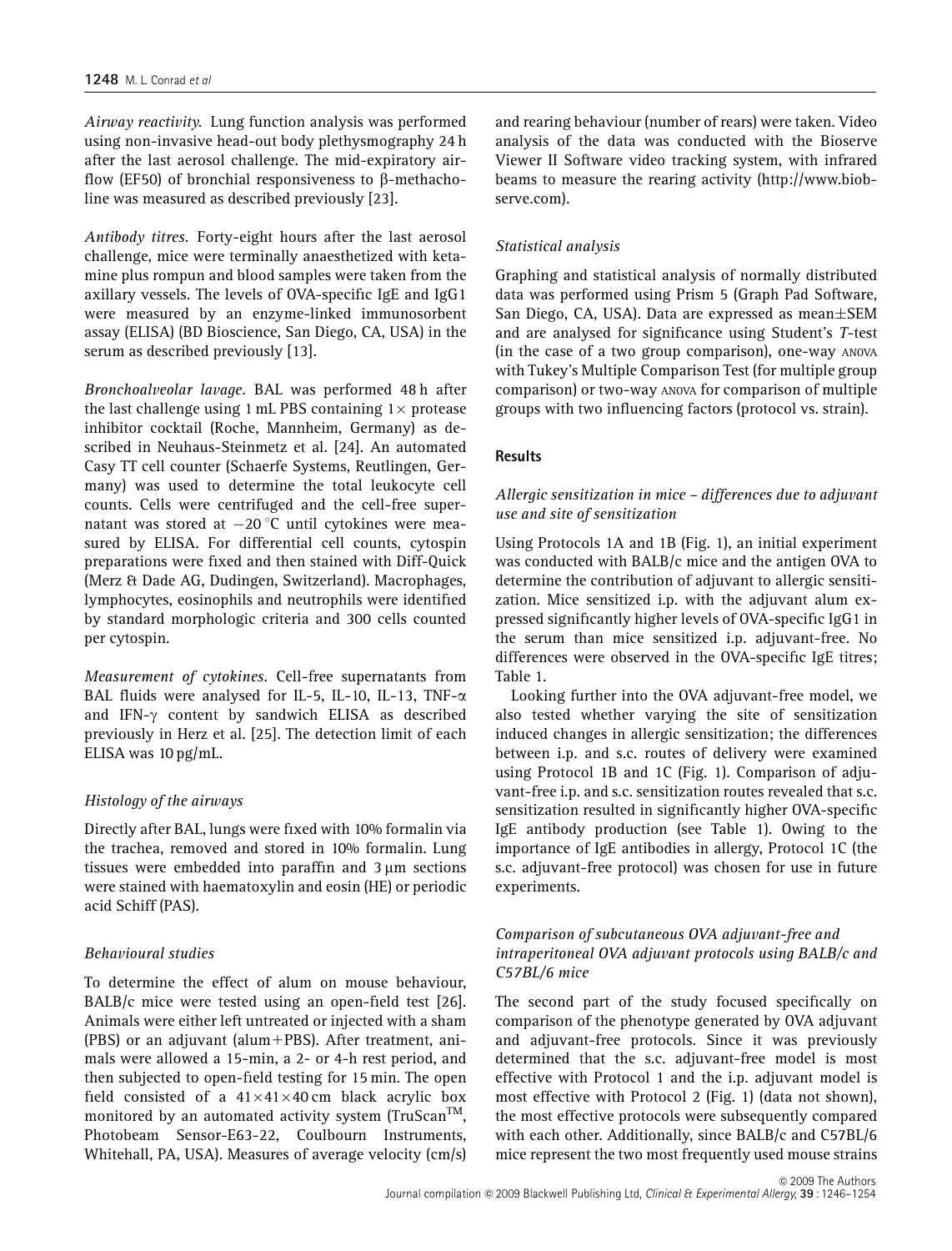| Table 11 The cheet of aufavant ase and foate of sensitization on 0411 specific anthough titles in Bridgle inter |                                  |                            |                                            |  |  |
|-----------------------------------------------------------------------------------------------------------------|----------------------------------|----------------------------|--------------------------------------------|--|--|
|                                                                                                                 | IP adjuvant                      | IP adjuvant-free           | SC adjuvant-free                           |  |  |
| Group                                                                                                           | Protocol 1A                      | Protocol 1B                | Protocol 1C                                |  |  |
| $OVA$ -specific IgE $(ng/mL)$<br>$OVA$ -specific $IgG1$ ( $ng/mL$ )                                             | $67 + 11$<br>$20730 \pm 1637$ ** | $41 \pm 3.6$<br>11324±2200 | $110\pm19$ ***<br>$3412+1244$ <sup>*</sup> |  |  |

Table 1. The effect of adjuvant use and route of sensitization on OVA-specific antibody titres in BALB/c mice

Only OVA-sensitized mice expressed OVA-specific antibodies. Comparison of IP adjuvant (Protocol 1A) vs. IP adjuvant-free (Protocol 1B) injection reveals an adjuvant related influence on OVA-specific IgG1 titres. Comparison of IP adjuvant-free (Protocol 1B) vs. SC adjuvant-free (Protocol 1C) sensitization reveals a site-specific influence on the generation of OVA-specific IgE and to a lesser extent, OVA-specific IgG1 titres.  $*P<0.05$ ,

 $^*P<0.05,$ <br>  $^*P<0.01,$ <br>  $^**P<0.00$ 

 $*p$  < 0.001 vs. the IP adjuvant-free group.

Shown are mean  $\pm$  SEM.

OVA, ovalbumin; IP, intraperitoneal; SC, subcutaneous.

in allergy research, comparisons were performed between these two mouse strains to examine possible differences in phenotype.

Both the s.c. adjuvant-free (Protocol 1C) and the i.p. adjuvant (Protocol 2A) protocols induced an equal amount of inflammatory cell infiltration into the BAL fluid in both mouse strains. The influx of eosinophils and lymphocytes, which were predominantly responsible for the increase in leukocyte cell numbers, also showed no differences upon comparison of the two protocols, shown in Fig. 2.

Observation of HE-stained lung sections from OVAsensitized and -challenged animals demonstrated that both s.c. adjuvant-free (Protocol 1C) and i.p. adjuvant (Protocol 2A) protocols had similar lung histology and perivascular inflammation regardless of the strain (data not shown). Comparison of PAS-stained lungs between mouse strains revealed that regardless of the protocol used, OVA-sensitized and -challenged BALB/c mice had larger numbers of mucus-producing goblet cells than C57BL/6 animals. C57BL/6 mice exhibited less mucus production compared with BALB/c mice regardless of the protocol used (Fig. 3).

As shown in Fig. 4, both s.c. adjuvant-free (Protocol 1C) and i.p. adjuvant (Protocol 2A) protocols used in this study had the ability to induce a significant increase in airway reactivity to methacholine in BALB/c mice compared with their sham-sensitized counterparts. In contrast, no differences in airway reactivity were observed in C57BL/6 mice regardless of the protocol used. Strain comparison indicated that the BALB/c mice had significantly higher airway reactivity than C57BL/6 mice  $(P<0.001)$ .

As expected, observation of OVA-specific antibody titres from OVA-sensitized and -challenged mice demonstrated that the s.c. adjuvant-free protocol (Protocol 1C) resulted in significantly higher OVA-specific IgE and significantly lower OVA-specific IgG1 levels than the i.p. adjuvant protocol (Protocol 2A). Analysis of protocol vs. strain indicated that the protocol had a strong effect on both OVA-specific IgG1 ( $P$ <0.001) and OVA-specific IgE production ( $P < 0.001$ ). This is in agreement with the previous investigation of antibody levels in relation to adjuvant use and site of injection, seen in Table 1.

Interestingly, assessment of strain differences revealed that in OVA-sensitized mice, the BALB/c strain consistently produced higher OVA-specific IgE antibody titres than the C57BL/6 strain regardless of whether the adjuvant Protocol 2A (42 $\pm$ 7 vs. 6 $\pm$ 2 ng/mL, respectively,  $P<0.001$ ) or adjuvant-free Protocol 1C (95 $\pm$ 11 vs.  $24\pm8$  ng/mL, respectively,  $P<0.001$ ) was used. Also in sensitized mice using the s.c. adjuvant-free Protocol 1C, BALB/c mice expressed higher OVA-specific IgG1 titres than C57BL/6 mice (2546 $\pm$ 434 vs. 337 $\pm$ 91 ng/mL, respectively,  $P < 0.01$ ). This trend was not observed when using the i.p. adjuvant Protocol 2A; both BALB/c and C57BL/6 mice expressed equivalent levels of OVA-specific IgG1  $(20\,410\pm2663 \text{ vs. } 26\,010\pm4258 \text{ ng/mL},$  respectively).

Cytokine analysis (Fig. 5) showed that in both strains of mice, the s.c. adjuvant-free protocol (Protocol 1C) induced higher BAL fluid IL-5 concentrations than the i.p. adjuvant protocol (Protocol 2A). Comparison of strain and protocol indicated that protocol type affected BAL fluid IL-13 levels  $(P<0.05)$  and showed a very significant influence of mouse strain on BAL fluid IL-10 levels  $(P<0.001)$ . IFN- $\gamma$  and TNF- $\alpha$  were not measurable in the BAL fluid of any of the samples tested.

#### The subcutaneous adjuvant-free protocol functions with an alternative antigen

To demonstrate the versatility of the s.c. adjuvant-free protocol for use with antigens alternative to OVA, BALB/c mice were s.c. sensitized and i.n. challenged with  $\beta$ -gal using Protocol 1D (Fig. 1). Figure 6 illustrates (A) increases in BAL fluid leukocytes, eosinophils and lymphocytes, (B) induction of airway hyperreactivity, (C) goblet cell hyperplasia in the lung histology and (D) higher levels of BAL fluid IL-5, IL-13 and IL-10 in the  $\beta$ -gal-sensitized and -challenged mice compared with control animals. No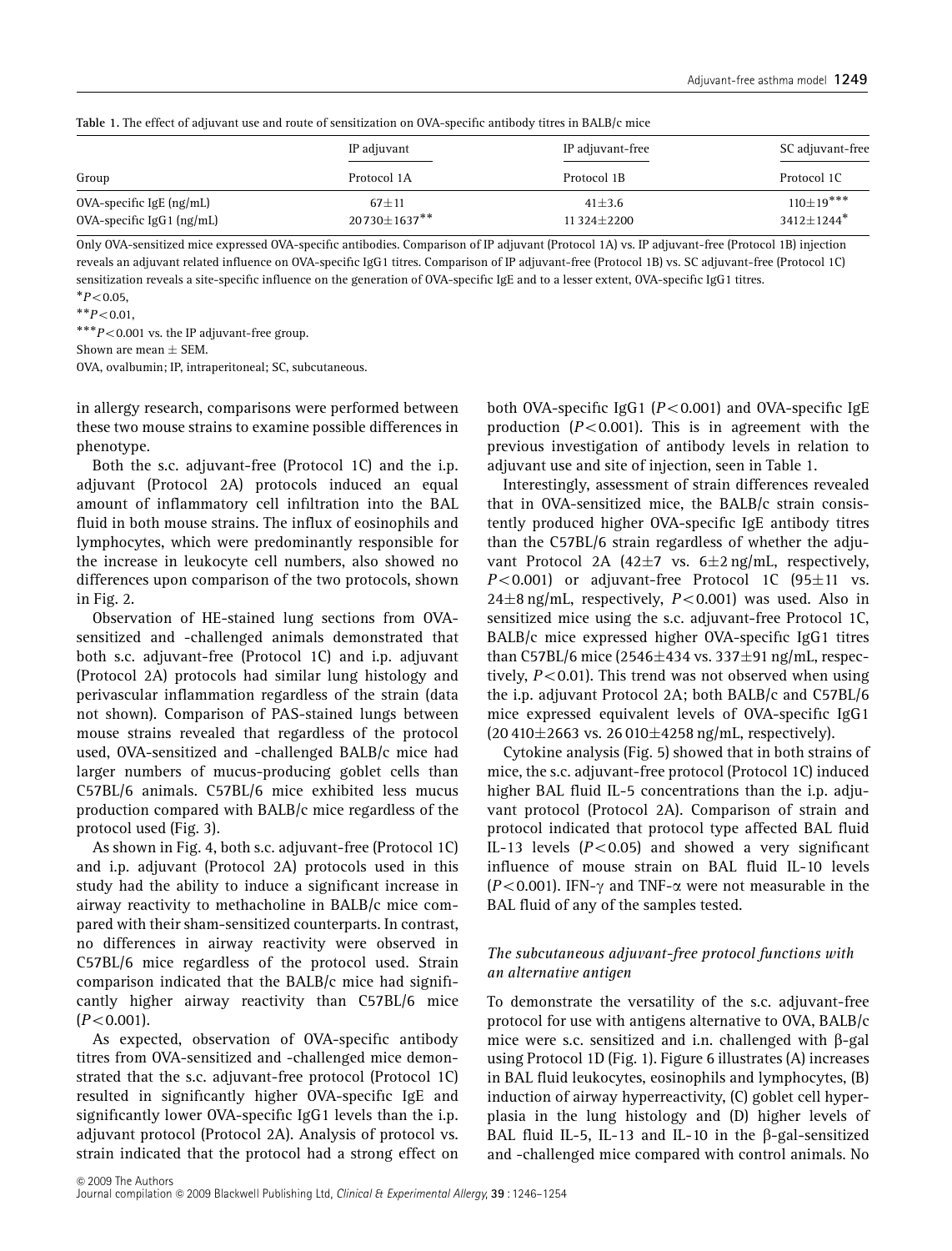

differences were seen in IFN-g and TNF-a was not measurable in the BAL fluid. b-gal-specific IgE and IgG1 titres were also induced in  $\beta$ -gal-sensitized and challenged animals (data not shown).

#### Intraperitoneal application of the adjuvant aluminum hydroxide causes severe stress in mice

In the standardized open-field testing conducted, it was demonstrated that mice treated i.p. with the adjuvant alum displayed significantly decreased average velocity (movement) and rearing (awareness of surroundings) 15 min after treatment. This distress resolved within 2 or 4 h, respectively, Fig. 7. No differences were observed in the rearing or average velocity between untreated (noninjected) and sham-injected (i.p. or s.c.) groups. These data clearly demonstrate that injection with alum causes significant distress in mice up to 4 h after treatment.

#### **Discussion**

Research investigating the underlying mechanisms of human disease, as well as the initial testing of therapeutic agents, depends heavily on animal models. Illustrating this, murine models are commonly used in asthma research and many different methods are used to generate acute allergic airway inflammation. On the whole, protocol selection and choice of mouse strain are paramount to the study design and it is desirable to mimic the natural physiology as closely as possible. In contrast to this, the most frequently used method to sensitize mice to allergen utilizes the non-physiological adjuvant alum to promote the development of a TH2-driven immunological response [27, 28].

Although alum is regularly used in mouse models of experimental asthma, its mechanism of action has only recently begun to be elucidated. Phagocytosis of alum plus antigen has been shown to result in phagosomal destabilization [29, 30], activation of the NALP3 inflammasome and production of pro-inflammatory cytokines such as IL-1 $\beta$ , IL-18 and IL-33 [3-6]. In addition to this, uric acid release is implicated in the mechanism of alummediated immunity via dendritic cell maturation [8, 9, 31] and co-stimulatory molecule expression [7]. How these

Fig. 2. Total and differential cell counts in the BAL of BALB/c and C57BL/6 mice subjected to an OVA s.c. adjuvant-free (Protocol 1C) or OVA i.p. adjuvant protocol (Protocol 2A). (a) Leukocytes, (b) Eosinophils, (c) macrophages, (d) lymphocytes, and (e) neutrophils. Both protocols generated a comparable cell influx into the BAL fluids. BAL leukocytes and eosinophils were significantly increased between sham controls and the respective OVA-treated groups. Lymphocyte number significantly increased in BALB/c mice only.  $nd = not$  detectable,  $ns = not$  significant,  $*P<0.05$ ,  $*P<0.01$ ,  $**P<0.001$ . Shown are mean $\pm$ SEM.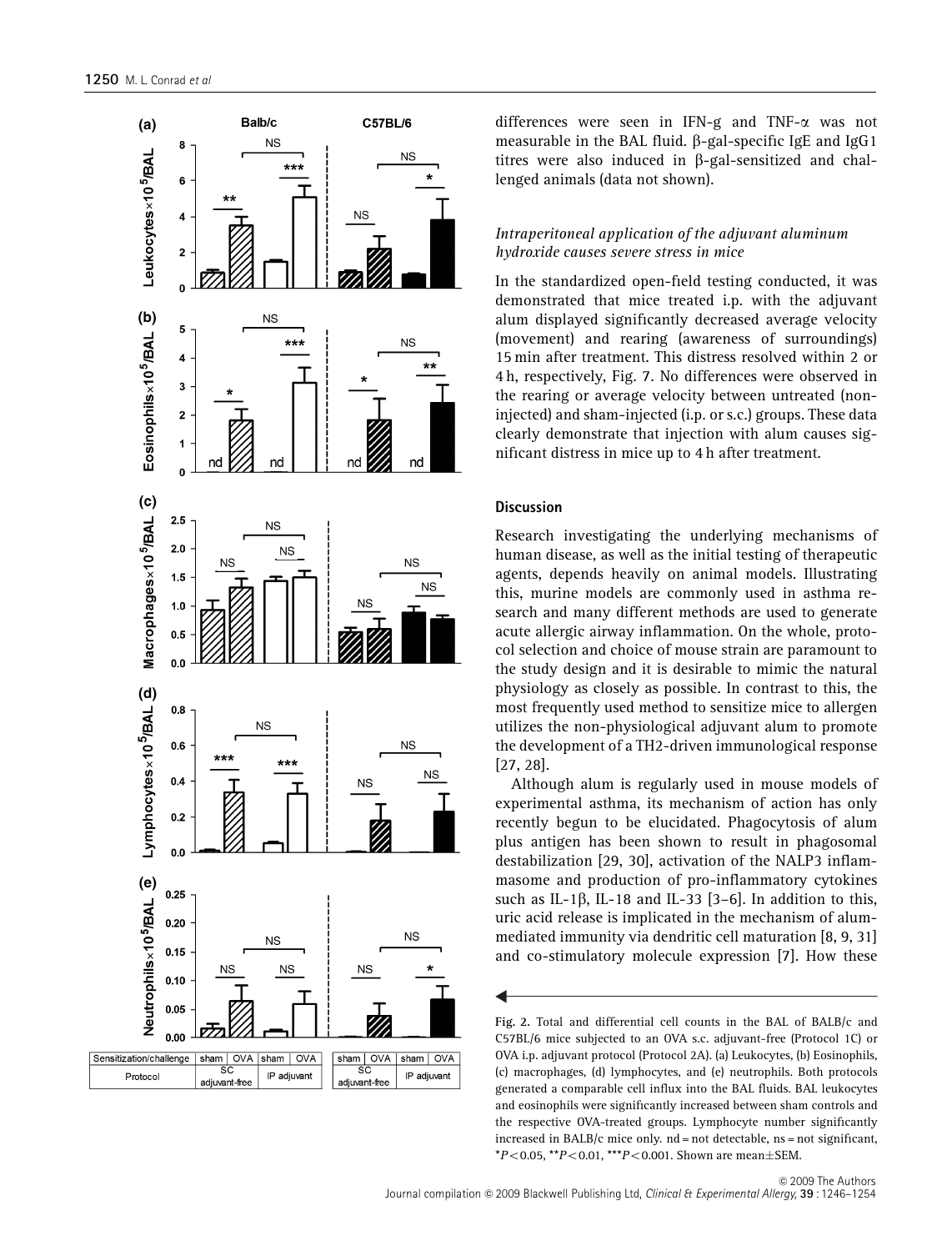

OVA sensitized / OVA challenged

Fig. 3. Representative PAS-stained lung histology sections of OVA-sensitized and -challenged BALB/c and C57BL/6 mice subjected to an s.c. adjuvantfree (Protocol 1C) or i.p. adjuvant protocol (Protocol 2A). The airways of BALB/c mice contained significantly more PAS-stained mucus-producing goblet cells than C57BL/6 mice regardless of the protocol used.



Fig. 4. Airway reactivity to methacholine of BALB/c and C57BL/6 mice subjected to either s.c. adjuvant-free (Protocol 1C) or i.p. adjuvant (Protocol 2A) protocols using the antigen OVA. Both protocols led to comparable extents of airway reactivity in each respective mouse strain. In BALB/c mice, significant differences were observed between sham and OVA-sensitized groups, indicating the induction of airway hyperreactivity. This data also demonstrate the difficulty of achieving airway reactivity in the C57BL/6 strain. Airway responsiveness to methacholine was analysed by head-out body plethysmography 24 h after the last challenge. ns = not significant,  $*P<0.05$ . Shown are mean $\pm$ SEM.

mechanisms act to enhance humoral immunity is presently a topic of intense study.

Regardless of the mechanism by which alum acts as an adjuvant, there is a large body of evidence in the literature demonstrating that adjuvant is not necessary for the induction of murine experimental asthma [13–15, 32–35]. Although these protocols all produce acute allergic lung inflammation, there is a strong need for a headto-head comparison of adjuvant and adjuvant-free protocols that specifically deduces similarities and differences in the phenotype. In order to compare adjuvant and adjuvant-free experimental asthma phenotypes, we first optimized an adjuvant-free protocol by initially testing several parameters including variation in the route of sensitization, length and time of aerosol challenge and



Fig. 5. Cytokine concentrations measured in the BAL fluid of BALB/c and C57BL/6 mice using s.c. adjuvant-free (Protocol 1C) and i.p. adjuvant (Protocol 2A) models with the antigen OVA. Analysis illustrates that the s.c. adjuvant-free protocol generated greater levels of IL-5 than the i.p. adjuvant protocol. No differences were observed in IL-13 or IL-10. Further comparison of strains in both protocols demonstrates that BALB/c mice consistently produce higher levels of IL-5 and IL-10 than C57BL/6 mice. ns = not significant,  $*P<0.05$ ,  $*P<0.01$ ,  $**P<0.001$ . Shown are mean $\pm$ SEM.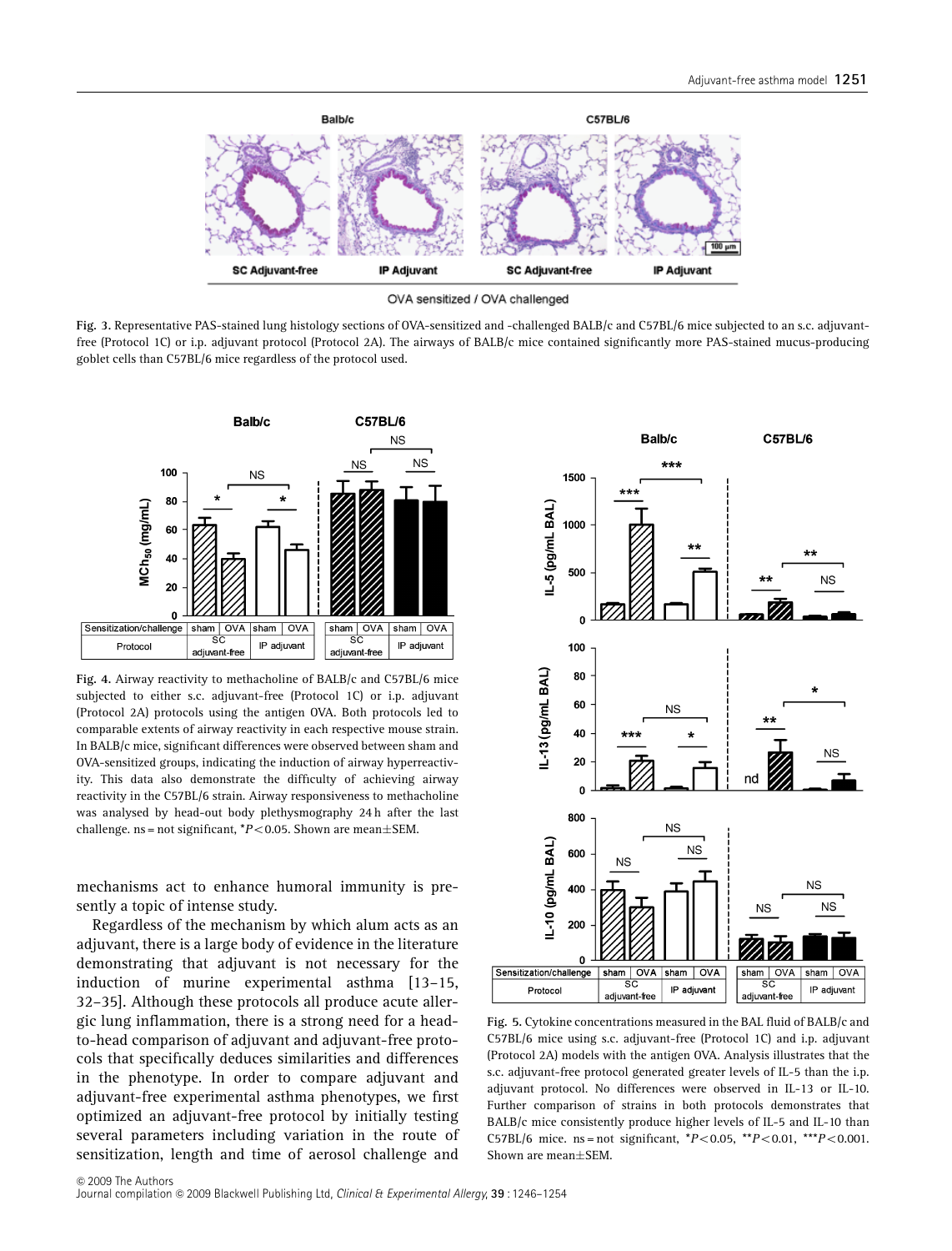

Fig. 6. The airway inflammation phenotype generated by the s.c. adjuvant-free protocol utilizing the alternative antigen b-gal and i.n. challenge in BALB/c mice (Protocol 1D).  $\beta$ -Gal-sensitized and -challenged animals showed (a) an increased cell influx into the BAL fluid, (b) increased airway reactivity, (c) goblet cell hyperplasia in the lung and (d) significantly higher levels of BAL fluid IL-5, IL-13 and IL-10 than sham treated controls.  $ns = not$  significant,  $*P < 0.05$ ,  $**P < 0.001$ . Shown are mean $\pm$ SEM.

antigen concentration. From these experiments, a simple OVA s.c. adjuvant-free protocol was produced. Use of this protocol eliminates artefacts that may result from alum use.

With the use of an adjuvant-free protocol, it is speculated that additional danger signals, such as LPS content in the OVA preparation, may be required to facilitate the sensitization process [36]. Indeed, Eisenbarth et al. [37] demonstrated that i.n. sensitization in the absence of LPS resulted in tolerance rather than sensitization. In contrast to this, recent experiments utilizing the s.c. adjuvant-free model described here with either LPS-containing or LPSfree OVA demonstrated that, regardless of LPS presence, similar experimental asthma phenotypes were generated (data not shown). This topic has raised interesting questions regarding the mechanism of sensitization using a parenteral (s.c.) adjuvant-free protocol and is currently the subject of further investigation.

Subsequent comparisons of the new OVA s.c. adjuvantfree protocol with an OVA i.p. adjuvant protocol frequently used in the literature demonstrated that with the exception of increased IL-5 production and differences in



Fig. 7. Behavioural tests measuring the average velocity and rearing in untreated, sham-injected and adjuvant-injected mice. Mice were either left untreated, injected with sham PBS (i.p. or s.c.) or adjuvant (i.p.+ alum). After treatment, animals were allowed a 15-, 120- or 240-min rest period, and then subjected to open-field testing for 15 min. Black circles indicate the untreated group (no injection), green squares indicate mice sham injected either s.c. (solid line) or i.p. (dashed line), and red triangles indicate mice injected with i.p. with the adjuvant alum.  $*P<0.05$ , \*\*\* $P < 0.001$  vs. untreated. Shown are mean $+$ SEM.

OVA-specific antibody titres, the s.c. adjuvant-free protocol produces an allergic airway inflammation phenotype comparable with the standardized i.p. adjuvant protocol. As it is well known that alum participates in the generation of humoral immunity [27], the differences in antibody titres can be easily explained. What is interesting about these findings is that alum appears to contribute solely to the generation of OVA-specific IgG1 antibodies as OVA-specific IgE titres were higher in the adjuvant-free protocol.

Comparison of the inflammatory phenotype generated by the i.p. adjuvant and s.c. adjuvant-free protocols in different strains of mice supports the notion that the choice of the mouse strain is a crucial aspect for experimental design. With regard to OVA-induced airway inflammation, we demonstrated that the magnitude of immune response with respect to goblet cell hyperplasia, airway reactivity, BAL fluid IL-5, IL-10 and serum OVAspecific IgE production is significantly lower in C57BL/6 mice than in BALB/c. These findings were similar regardless of whether an i.p. adjuvant or an s.c. adjuvant-free protocol was used. These findings support many others in the literature that have found lower acute inflammatory responses in C57BL/6 mice [25, 38–40].

During use of the i.p. adjuvant protocol, abnormal mouse behaviour was observed beginning 15 min after OVA alum injection. To investigate this further, we sought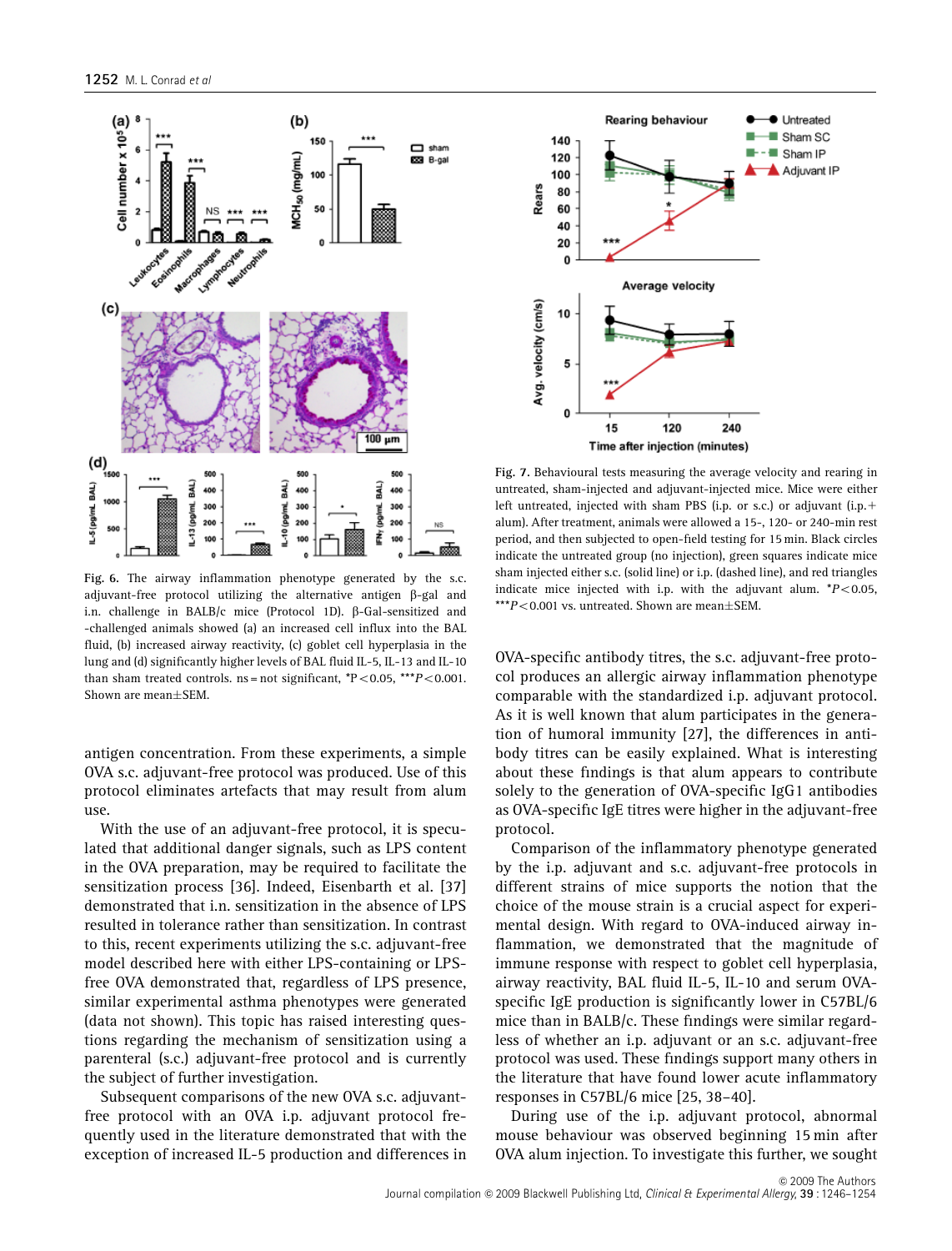to quantify the effect of alum on mice using standardized, quantitative behavioural analysis. Open-field testing, which is used to assess anxiety, alertness, locomotor activity and exploration [26], revealed the novel finding that alum causes severe distress in mice for up to 4 h after i.p. injection. The direct cause of distress after alum injection is presently unknown; however, evidence regarding alum mechanisms suggests that a likely cause may be due to the induction of tissue necrosis [30] and/or a rapid local inflammatory response [8].

In conclusion, this research has demonstrated that the improved OVA s.c. adjuvant-free protocol used in this study generates a phenotype similar to the standard OVA i.p. adjuvant protocol used in the majority of studies investigating mechanisms of respiratory allergy in mice. For researchers with concerns about the non-physiological nature of alum, we demonstrate that the s.c. adjuvantfree model is an excellent alternative to adjuvant use.

#### Acknowledgements

The authors would like to offer sincere thanks to Thomas Ruppersberg, Anika Rühl, Nadine Müller and Nicole Disser for technical assistance. Dr. Robert Deacon (Department of Experimental Psychology, University of Oxford) provided extremely helpful correspondence regarding behavioural study methods, and the behavioural study equipment was kindly made available by Dr. Günter Höglinger (Department of Experimental Neurology, Philipps University Marburg). For assistance with statistics, we would like to thank Brandon Greene (Institute for Medical Biometry and Epidemiology, Philipps University Marburg).

#### References

- 1 Kumar RK, Herbert C, Foster PS. The ''classical'' ovalbumin challenge model of asthma in mice. Curr Drug Targets 2008; 9: 485–94.
- 2 Nakae S, Lunderius C, Ho LH, Schafer B, Tsai M, Galli SJ. TNF can contribute to multiple features of ovalbumin-induced allergic inflammation of the airways in mice. J Allergy Clin Immunol 2007; 119:680–6.
- 3 Eisenbarth SC, Colegio OR, O'Connor W, Sutterwala FS, Flavell RA. Crucial role for the Nalp3 inflammasome in the immunostimulatory properties of aluminium adjuvants. Nature 2008; 453: 1122–6.
- 4 Franchi L, Nunez G. The Nlrp3 inflammasome is critical for aluminium hydroxide-mediated IL-1beta secretion but dispensable for adjuvant activity. Eur J Immunol 2008; 38:2085-9.
- 5 Li H, Willingham SB, Ting JP, Re F. Cutting edge: inflammasome activation by alum and alum's adjuvant effect are mediated by NLRP3. J Immunol 2008; 181:17–21.
- 6 De Gregorio E, Tritto E, Rappuoli R. Alum adjuvanticity: unraveling a century old mystery. Eur J Immunol 2008; 38: 2068–71.
- 7 Seubert A, Monaci E, Pizza M, O'Hagan DT, Wack A. The adjuvants aluminum hydroxide and MF59 induce monocyte and granulocyte chemoattractants and enhance monocyte differentiation toward dendritic cells. J Immunol 2008; 180: 5402–12.
- 8 Kool M, Soullie T, van Nimwegen M et al. Alum adjuvant boosts adaptive immunity by inducing uric acid and activating inflammatory dendritic cells. J Exp Med 2008; 205:869–82.
- 9 Hem SL, Hogenesch H. Relationship between physical and chemical properties of aluminum-containing adjuvants and immunopotentiation. Expert Rev Vaccines 2007; 6:685–98.
- 10 Eisenbarth SC. Use and limitations of alum-based models of allergy. Clin Exp Allergy 2008; 38:1572–5.
- 11 Nelde A, Teufel M, Hahn C et al. The impact of the route and frequency of antigen exposure on the IgE response in allergy. Int Arch Allergy Immunol 2001; 124:461–9.
- 12 Hammad H, de Heer HJ, Soullie T et al. Activation of peroxisome proliferator-activated receptor-gamma in dendritic cells inhibits the development of eosinophilic airway inflammation in a mouse model of asthma. Am J Pathol 2004; 164:263–71.
- 13 Renz H, Smith HR, Henson JE, Ray BS, Irvin CG, Gelfand EW. Aerosolized antigen exposure without adjuvant causes increased IgE production and increased airway responsiveness in the mouse. J Allergy Clin Immunol 1992; 89:1127–38.
- 14 Hellings PW, Kasran A, Bullens D et al. IL-10- and IL-12 independent down-regulation of allergic sensitization by stimulation of CD40 signaling. J Immunol 2006; 177:5138–44.
- 15 Mojtabavi N, Dekan G, Stingl G, Epstein MM. Long-lived Th2 memory in experimental allergic asthma. J Immunol 2002; 169: 4788–96.
- 16 Blyth DI, Pedrick MS, Savage TJ, Hessel EM, Fattah D. Lung inflammation and epithelial changes in a murine model of atopic asthma. Am J Respir Cell Mol Biol 1996; 14:425–38.
- 17 Wise JT, Baginski TJ, Mobley JL. An adoptive transfer model of allergic lung inflammation in mice is mediated by  $CD4 + CD62L$ low CD25+ T cells. J Immunol 1999; 162:5592-600.
- 18 Clausen SK, Bergqvist M, Poulsen LK, Poulsen OM, Nielsen GD. Development of sensitisation or tolerance following repeated OVA inhalation in balb/cJ mice. Dose-dependency and modulation by the Al(OH)3 adjuvant. Toxicology 2003; 184:51–68.
- 19 Van Hove CL, Maes T, Joos GF, Tournoy KG. Prolonged inhaled allergen exposure can induce persistent tolerance. Am J Respir Cell Mol Biol 2007; 36:573–84.
- 20 Keller AC, Mucida D, Gomes E et al. Hierarchical suppression of asthma-like responses by mucosal tolerance. J Allergy Clin Immunol 2006; 117:283–90.
- 21 Holt PG, Reid M, Britten D, Sedgwick J, Bazin H. Suppression of IgE responses by passive antigen inhalation: dissociation of local (mucosal) and systemic immunity. Cell Immunol 1987; 104: 434–9.
- 22 McMenamin C, Schon-Hegrad M, Oliver J, Girn B, Holt PG. Regulation of IgE responses to inhaled antigens: cellular mechanisms underlying allergic sensitization versus tolerance induction. Int Arch Allergy Appl Immunol 1991; 94:78–82.
- 23 Glaab T, Daser A, Braun A et al. Tidal midexpiratory flow as a measure of airway hyperresponsiveness in allergic mice. Am J Physiol Lung Cell Mol Physiol 2001; 280:L565–73.
- 24 Neuhaus-Steinmetz U, Glaab T, Daser A et al. Sequential development of airway hyperresponsiveness and acute airway